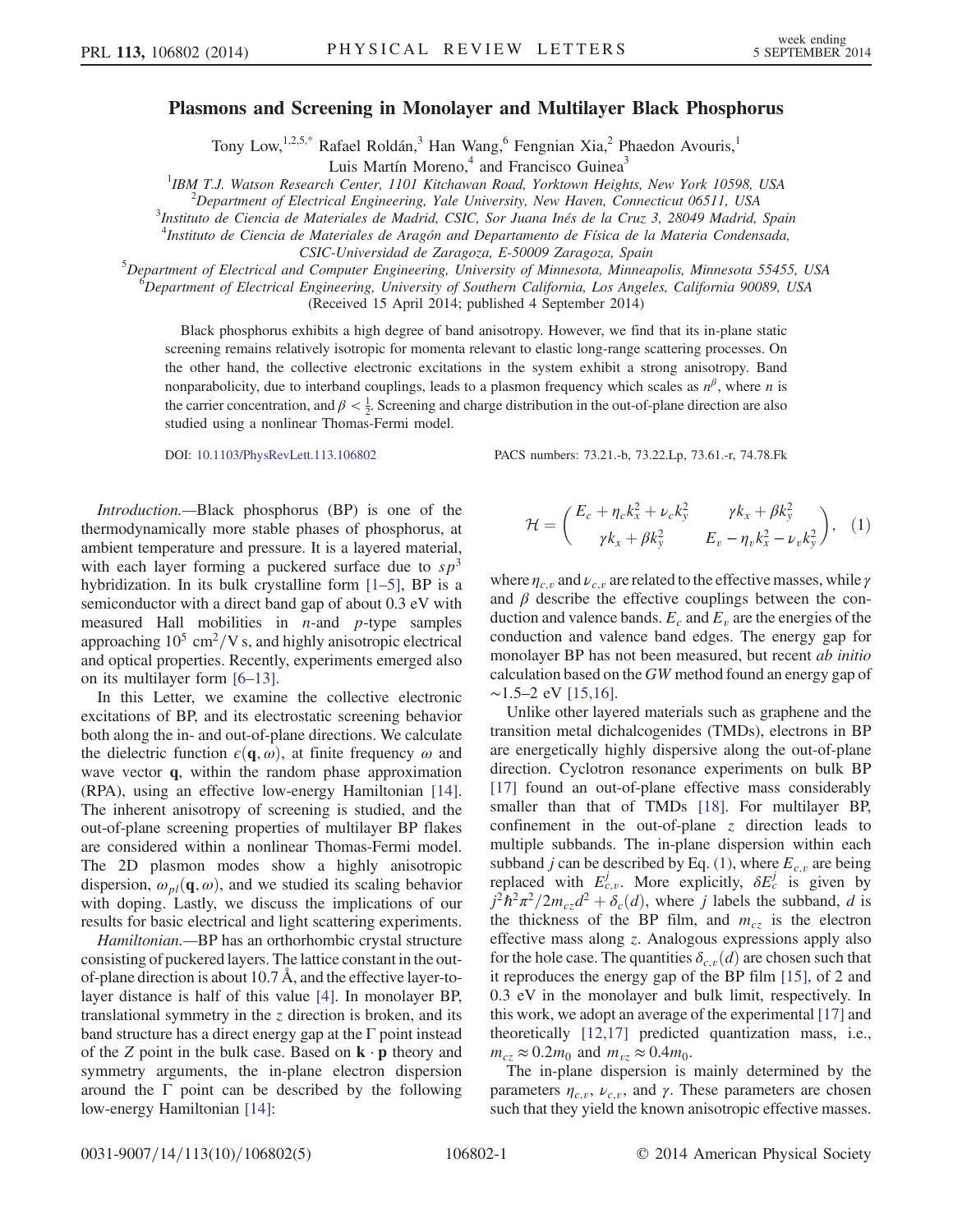In the bulk BP limit, we have  $m_{cx} = m_{vx} = 0.08m_0$ ,  $m_{cy} = 0.7m_0$  and  $m_{vy} = 1.0m_0$  [\[4,17\],](#page-4-4) and  $m_{cx} = m_{vx} \approx$ 0.15 $m_0$  for monolayer BP [\[12\].](#page-4-8) Using this knowledge, we arrive at the following parameter set:  $\eta_{c,v} = \hbar^2/0.4m_0$ ,  $\nu_c = \hbar^2/1.4m_0$ ,  $\nu_v = \hbar^2/2.0m_0$ , and  $\gamma = 4a/\pi$  eV m. The value of  $\beta$  is taken to be  $\approx 2a^2/\pi^2$  eV/m<sup>2</sup> [\[12\],](#page-4-8) where  $a \approx$ 2.23 Å and  $\pi/a$  is the width of the BZ in the x direction.

Dielectric function.—The dielectric function of an electron gas in the RPA can be written as

$$
\epsilon(\mathbf{q},\omega) = \kappa + v_c(q)\Pi(\mathbf{q},\omega),\tag{2}
$$

<span id="page-1-0"></span>where  $v_c(q) = e^2/2\epsilon_0q$  is the 2D Coulomb interaction and  $\kappa$  describes the effective dielectric constant of the two halfspaces mediums, which for a common  $SiO<sub>2</sub>$  substrate and air is ∼2.5.  $\Pi(q, \omega)$  is the 2D polarizability (i.e., the pair bubble diagram) given by

$$
\Pi(\mathbf{q}, \omega) = -\frac{g_s}{(2\pi)^2} \sum_{ss'jj'} \int d\mathbf{k} \frac{f_{sj\mathbf{k}} - f_{s'j'\mathbf{k'}}}{E_{sj\mathbf{k}} - E_{s'j'\mathbf{k'}} + \hbar\omega + i\eta} \times |\langle \Phi_{sj\mathbf{k}} | \Phi_{s'j'\mathbf{k'}} \rangle|^2, \tag{3}
$$

where  $\mathbf{k}' = \mathbf{k} + \mathbf{q}$ ,  $\{s, s'\} = \pm 1$  denote conduction and valence bands, while  $\{i, i'\}$  are the subband indices valence bands, while  $\{j, j'\}$  are the subband indices<br>and  $a - 2$  is the spin degeneracy  $F_a$ , and  $\Phi_a$ , are the and  $g_s = 2$  is the spin degeneracy.  $E_{sjk}$  and  $\Phi_{sjk}$  are the eigenenergies and eigenfunctions after diagonalizing H.  $f_{s_j\mathbf{k}} = {\exp[(E_{s_j\mathbf{k}} - \mu)/k_BT] + 1}^{-1}$  is the Fermi distribution function, where  $\mu$  is the chemical potential. Finite damping can be modeled with the phenomenological broadening term  $\eta$ . Allowed optical transitions between these quantized subbands occur when  $ss' = \pm 1$  (i.e., intra-<br>and interband processes) and  $i - i'$  Otherwise the matrix and interband processes) and  $j = j'$ . Otherwise the matrix element  $\langle \rangle$  in Eq. (3) vanishes element  $\langle \ldots \rangle$  in Eq. [\(3\)](#page-1-0) vanishes.

Screening in monolayer.—In the static limit, we generalize the well-known analytical form of the polarizability for 2D electron gas (2DEG) [\[19\]](#page-4-9) to include anisotropy. Since  $\omega = 0$ , we deal only with intraband processes. In the  $T \to 0$ and  $\eta \rightarrow 0$  limits, we have [\[20\]](#page-4-10)

$$
\Pi(\mathbf{q}) = -\frac{g_s}{(2\pi)^2} \int_0^{\mathbf{k}_F} d\mathbf{k} \left[ \frac{1}{E_{\mathbf{k}+\mathbf{q}} - E_{\mathbf{k}}} - \frac{1}{E_{\mathbf{k}} - E_{\mathbf{k}-\mathbf{q}}} \right]
$$
  
=  $-\frac{g_s m_d}{\pi^2 \hbar^2} \int_0^{p_F} dp \int_0^{2\pi} d\theta \frac{p}{s^2 - 4p^2 \cos^2 \theta},$  (4)

where we have made the transformation [\[21\]](#page-4-11),

$$
\mathbf{k} \to \frac{1}{\sqrt{m_d}} M^{(1/2)} \mathbf{p} \quad \text{and} \quad \mathbf{q} \to \frac{1}{\sqrt{m_d}} M^{(1/2)} \mathbf{s}, \quad (5)
$$

<span id="page-1-2"></span>where M is the mass tensor with diagonal elements  $m<sub>x</sub>$  and  $m_y$ ,  $m_d$  is the 2D density-of-states mass given by  $\sqrt{m_x m_y}$ , and  $p_F = \sqrt{2m_d\mu}/\hbar$ . After some algebra, we arrive at

<span id="page-1-1"></span>

FIG. 1 (color online). Static screening. (a)–(d) Dielectric function for monolayer BP in the static limit, for different conditions as stated. Solid black lines are an analytical expression for  $\epsilon(q, 0)$ at  $T \rightarrow 0$  K and  $\eta \rightarrow 0$  eV.

$$
\Pi(\mathbf{q}) = g_{2D} \Re \left[ 1 - \sqrt{1 - \frac{8\mu/\hbar^2}{q_x^2/m_x + q_y^2/m_y}} \right] \tag{6}
$$

where  $g_{2D} = m_d/\pi \hbar^2$  is the 2D density of states. We make an interesting remark: for  $q \leq 2|\mathbf{k}_F \cdot \hat{\mathbf{q}}|$ , we see that  $\Pi(\mathbf{q})$ reduces to the familiar relation for the static polarization of a 2DEG,  $\Pi(q) = q_{2D}$ . Long-range potentials, such as those induced by charged impurities, involve momenta  $q$  such that  $q \leq 2|\mathbf{k}_F \cdot \hat{\mathbf{q}}|$ , so that screening will be isotropic, at least in the zero temperature and disorder limits.

Figure [1\(a\)](#page-1-1) compares the static dielectric function obtained numerically with the analytical model in Eq. [\(6\)](#page-1-2), with excellent agreement in the limits of the model.  $\Pi(q)$  has a kink at  $q = 2|\mathbf{k}_F \cdot \hat{\mathbf{q}}|$ . Figure [1\(b\)](#page-1-1) illustrates how the kink migrates with a change in doping. With increasing temperature and disorder, the kink is smoothed out as illustrated in Figs.  $1(c) - 1(d)$  $1(c) - 1(d)$ , showing obvious deviation from the analytical model. The otherwise isotropic screening at small momenta now becomes anisotropic. On the other hand, dynamical screening  $\epsilon(\mathbf{q},\omega)$  in BP exhibits strong directional dependence with q (see the Supplemental Material [\[22\]\)](#page-4-12).

Plasmon and energy loss function.—The zeros of the dynamical dielectric function  $\epsilon(\mathbf{q},\omega)$  yield the excitation spectrum of the plasmon modes of the electron gas. The loss function, defined as  $L(\mathbf{q}, \omega) = -\Im[1/\epsilon(\mathbf{q}, \omega)]$ , quantifies the spectral weight of the plasmon mode, which presents itself as a delta peak in the limit of zero damping. In the long wavelength limit, i.e.,  $q \ll k_F$ , these modes are well described by classical Maxwell theory. We consider a BP film sandwiched between two dielectric media,  $\epsilon_1$  and  $\epsilon_2$ . The bound modes, i.e., plasmons, are characterized by an in-plane wave vector **q** pointing at an angle  $\theta$  with respect to x. The dispersion relation for the bound mode can be obtained from the solution to the following equation:

<span id="page-1-3"></span>
$$
(\bar{Y}_s + M_{ss})(\bar{Y}_p + M_{pp}) - M_{ps}M_{sp} = 0, \qquad (7)
$$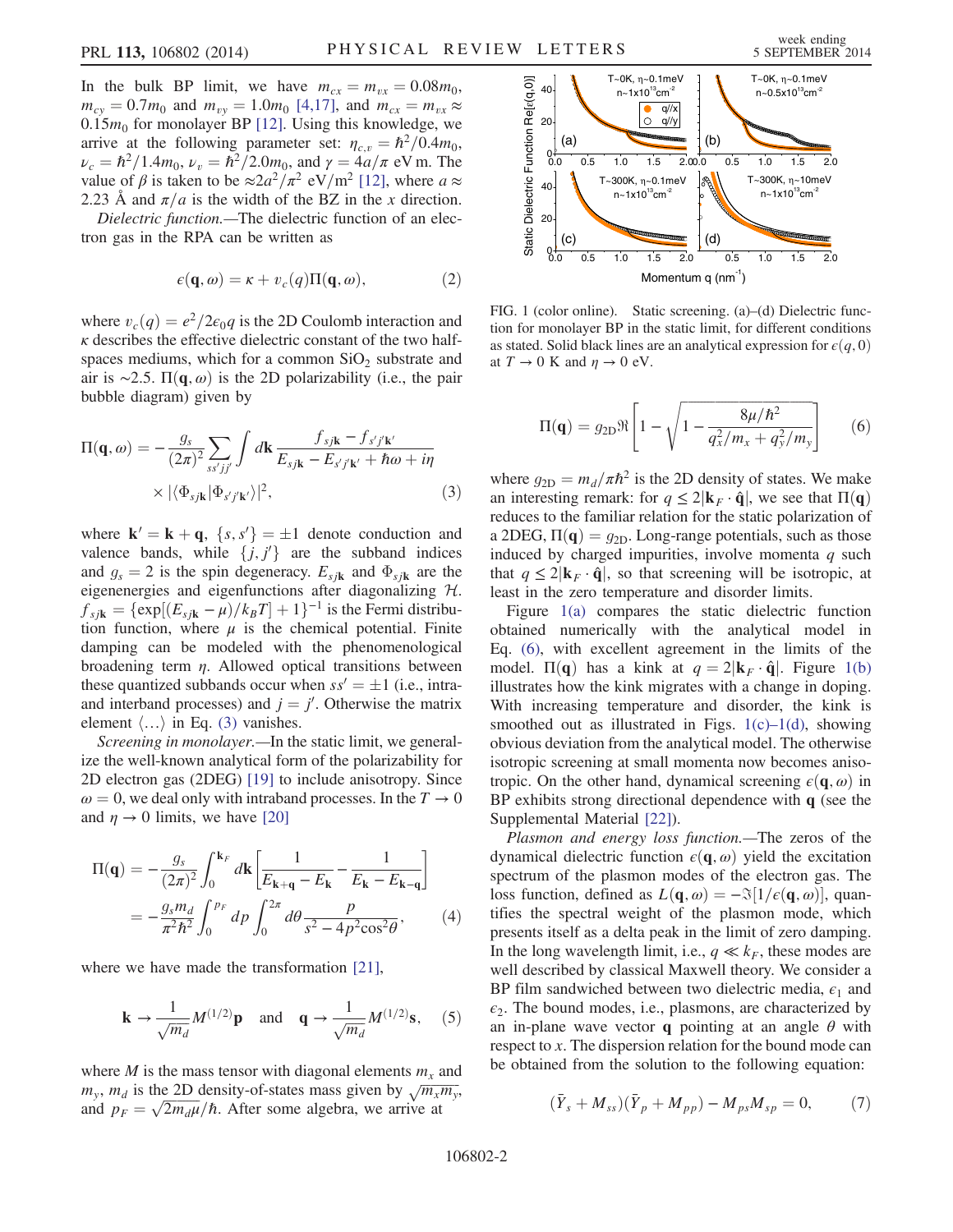where  $\overline{Y}_{\beta} = Y_{\beta}^1 + Y_{\beta}^2$  ( $\beta = s$ , p) is the total admittance, with  $\overline{Y}_{\beta} = Y_{\beta} (k + b)$  and  $\overline{Y}_{\beta} = \frac{1}{2}$  $Y_s^i = Y_0(k_{zi}/k_0)$  and  $Y_p^i = Y_0 \epsilon_i(k_0/k_{zi})$ , and  $k_{zi}^2 = k_0^2 \epsilon_i - q^2$ ,  $k_0 = \omega/c$ . c and  $Y_0 = \sqrt{\epsilon_0/\mu_0}$  are the speed of light and admittance of free space, respectively. The matrix elements admittance of free space, respectively. The matrix elements of M are expressed in terms of  $\sigma_{ij}$ , the diagonal components of the 2D BP conductivity tensor,

$$
M_{ss} = \sigma_{xx} \sin^2 \theta + \sigma_{yy} \cos^2 \theta,
$$
  
\n
$$
M_{sp} = M_{ps} = (\sigma_{yy} - \sigma_{xx}) \sin \theta \cos \theta,
$$
  
\n
$$
M_{pp} = \sigma_{xx} \cos^2 \theta + \sigma_{yy} \sin^2 \theta.
$$
\n(8)

In the limits  $\theta = 0$ ,  $\pi$  and  $\sigma_{xx} = \sigma_{yy}$ , Eq. [\(7\)](#page-1-3) reduces to

$$
\bar{Y}_p + M_{pp} = 0. \tag{9}
$$

<span id="page-2-0"></span>In the nonretarded regime, i.e.,  $q \gg k_0$ , hence  $k_{zi} \approx iq$ , we obtain the "quasistatic" approximation,

$$
-\frac{\sigma_{xx}\cos^2\theta + \sigma_{yy}\sin^2\theta}{\epsilon_0\omega} = \frac{\epsilon_1}{k_{z1}} + \frac{\epsilon_2}{k_{z2}} \approx \frac{2\kappa}{iq},\qquad(10)
$$

<span id="page-2-1"></span>where  $\kappa = (\epsilon_1 + \epsilon_2)/2$ . For frequencies up to the midinfrared, the conductivity can be approximated by the Drude model,

$$
\sigma_{jj}(\omega) = \frac{i\mathcal{D}_j}{\pi(\omega + i\eta/\hbar)}, \qquad \mathcal{D}_j = \pi e^2 \sum_i \frac{n_i}{m_j^i}, \qquad (11)
$$

where  $\mathcal{D}_i$  is the Drude weight and *i* denotes the subbands. Within the model Hamiltonian, the in-plane electron effective masses in vicinity to the  $\Gamma$  point are given by the following expressions [\[14\]](#page-4-3):

$$
m_{cx}^{i} = \frac{\hbar^{2}}{2\gamma^{2}/\Delta^{i} + \eta_{c}}, \qquad m_{cy} = \frac{\hbar^{2}}{2\nu_{c}}, \qquad (12)
$$

where  $\Delta^{i}$  is the subband energy gap. Similar expressions apply for the hole case. Note that in graphene,  $\mathcal{D} = \mu e^2/\hbar^2$ instead. With Eqs. [\(10\)](#page-2-0) and [\(11\)](#page-2-1), we have the classical plasmon dispersion along the  $j = x, y$  directions, which is  $\omega_{pl,j}(\mathbf{q}) = \sqrt{(\mathcal{D}_j/2\pi\epsilon_0\kappa)q}.$ <br>Plasmon in monolayer. Fire

Plasmon in monolayer.—Figure [2\(a\)](#page-2-2) plots the RPA loss function  $L(\mathbf{q},\omega)$  for momentum along the two main crystallographic directions for monolayer BP, with an electron doping of  $10^{13}$  cm<sup>-2</sup> and  $T = 300$  K. The plasmon disperses differently due to their mass anisotropy, where the smaller mass along x leads to higher resonance frequency. Classical plasmon dispersion agrees well with the RPA result in the long wavelength limit. Because of the energy gap of 2 eV for monolayer BP, Landau damping occurs preferentially via intraband processes. This occurs when the plasmon enters the SP phase space, whose boundaries are given by  $\hbar \omega_{SP}^{\pm}(\mathbf{q}) = E(\pm \mathbf{k}_F + \mathbf{q}) - E(\mathbf{k}_F)$ . Our

<span id="page-2-2"></span>

FIG. 2 (color online). Energy loss and plasmon dispersion. (a) Loss function,  $L(\mathbf{q}, \omega) = -\Im[1/\epsilon(\mathbf{q}, \omega)]$ , calculated for monolayer BP for electron doping of  $1 \times 10^{13}$  cm<sup>-2</sup>, for q along the two crystal axes x (right) and y (left). We assumed  $T = 300$  K and  $\eta = 10$  meV. Shaded regions are the Landau damping regions, defined by the single particle phase space  $\hbar \omega_{\rm SP}^{\pm}(\mathbf{q})$  as described in text (b) Polar intensity plot of  $L(\mathbf{q}, \omega)$  for electron described in text. (b) Polar intensity plot of  $L(\mathbf{q}, \omega)$  for electron doping of  $1 \times 10^{13}$  cm<sup>-2</sup> and  $5 \times 10^{13}$  cm<sup>-2</sup> under the same conditions as (a), for specified  $q$ . The radial and azimuth coordinates denote the frequency  $\omega$  and the angular orientation of  $q$ . Dashed lines are the plasmon solutions from Eq.  $(7)$ .

calculation suggests that the plasmon along the y direction is damped at midinfrared frequencies, while the plasmon along x persists up to the near infrared. With the assumed  $\eta$  in these calculations, the plasmon figure of merit  $\Re[q]/\Im[q]$  can approach ∼10.

Plasmon modes in layered materials [\[23](#page-4-13)–25] can also be probed by Fourier transform infrared light scattering experiments of nanostructures [\[26,27\]](#page-4-14) or with infrared nanomicroscopy techniques [\[28,29\].](#page-4-15) For example, nanostructures exhibit prominent resonances in their extinction spectra due to localized plasmons with an odd multiple of the momentum  $q \sim \pi/W$  where W can be the width of nanoribbons, or the diameter of nanodisks. Figure [2\(b\)](#page-2-2) shows  $L(\mathbf{q}, \omega)$  for a different angular orientation of **q** for a momentum corresponding to nanostructures of 100 nm in size. Dashed lines are solutions of Eq. [\(7\)](#page-1-3). The results suggest polarization sensitive midinfrared plasmonic resonances in the absorption spectra in BP nanostructures.

Plasmon in multilayers.—Multilayer BP might be more interesting for plasmonics due to the higher carrier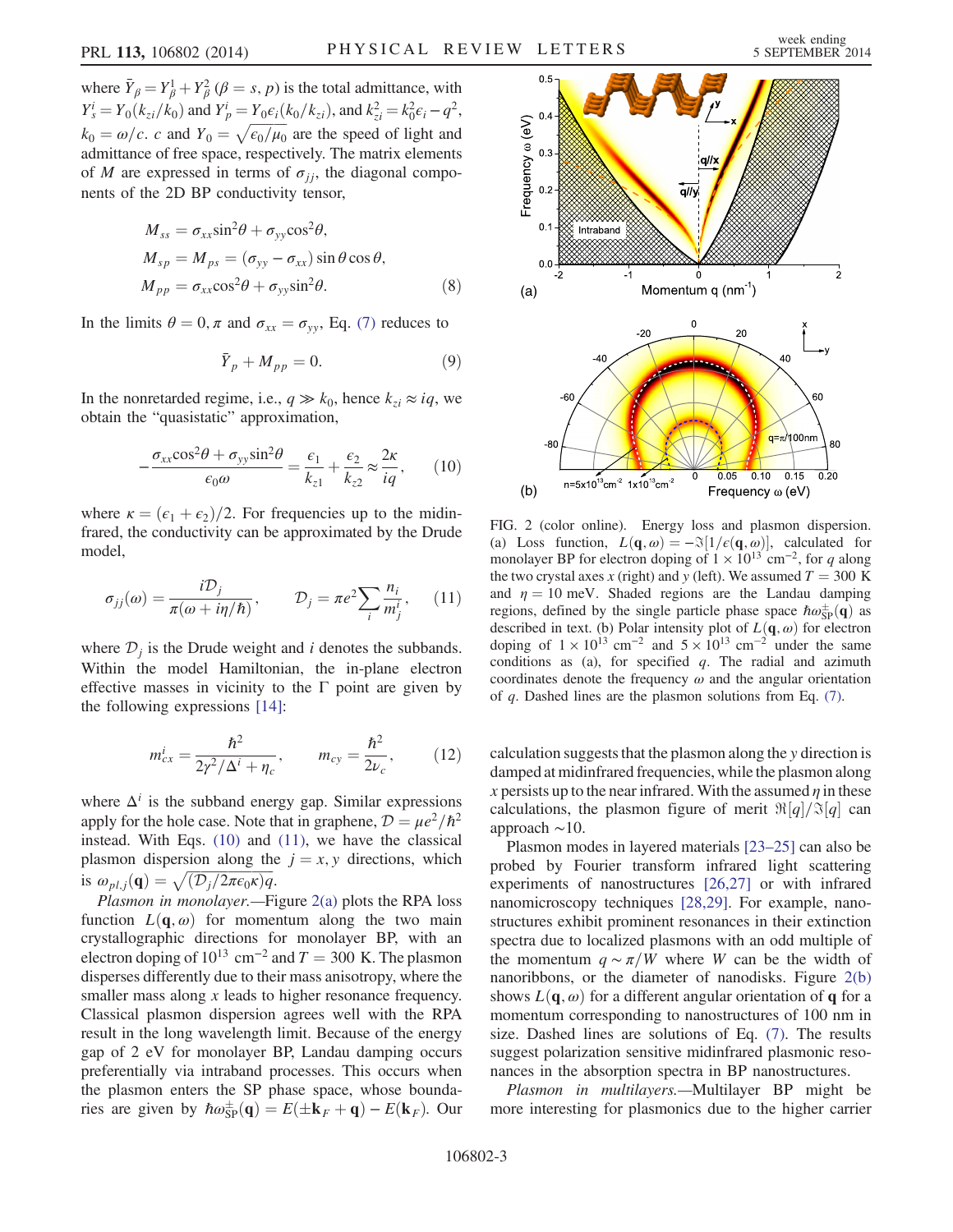<span id="page-3-0"></span>

FIG. 3 (color online). Plasmon scaling with carrier concentration. Plasmon energies  $\omega_{pl}$ , as function of density *n*, calculated for the monolayer and for a 20 nm BP thick film at a specified  $q$ along x. Graphene plasmons are shown for comparison. Dashed lines are from Eqs. [\(10\)](#page-2-0) and [\(11\).](#page-2-1)

mobilities [7–[9\].](#page-4-16) Figure [3](#page-3-0) studies the scaling of plasmon frequency (along  $x$ ) with carrier concentration  $n$ . For monolayer BP, we obtain the expected scaling relation of  $\omega_{pl} \propto n^{1/2}$ , as in conventional 2DEGs. However, for thicker samples, we found that  $\omega_{pl} \propto n^{\beta}$ , with  $\beta < \frac{1}{2}$ instead. This deviation is due to the strong nonparabolicity caused by interband coupling, particularly when the energy gap of the BP film is  $\ll \gamma^2/\eta_{c,v}$ . Hence, nonparabolicity effects are more prominent for thicker films. We also note the general trend of increasing the Drude weight with the film's thickness due to the decreasing effective masses (see the Supplemental Material [\[22\]](#page-4-12)).

Screening and charge distribution in multilayers.—We complete our study by considering the charge distribution and the electrostatic screening in few-layer BP sheets. For this aim we use a nonlinear Thomas-Fermi theory, which has been shown to properly account for the screening properties of graphite  $[30-32]$  $[30-32]$  and MoS<sub>2</sub> [\[33\].](#page-4-18) We start by considering a given charge transfer between the substrate and the BP flakes, whose origin can be due to charge impurities in the substrate or to the action of a gate voltage. This charge transfer leads to a net surface-charge density  $en_0$  while a layer below the substrate acquires a charge of  $-en_0$ ; see the inset of Fig. [4\(a\)](#page-3-1). For a BP sample of thickness d, the electrostatic potential  $V(z)$  and the carrier distribution  $n(z)$  as a function of the distance from the substrate  $z$  can be obtained from the energetic balance between kinetic and interlayer capacitance terms, which leads to the nonlinear differential equation [\[33\]](#page-4-18)

$$
\frac{d^2f(z)}{dz^2} = \frac{5}{2}\beta_\perp f(z)^{3/2},\tag{13}
$$

where  $f(z) = [en(z)]^{2/3}$  and we have defined  $\beta_{\perp} =$  $(4e^2/5\epsilon_0 \kappa)(g_s d_0 m_d \sqrt{m_z}/6\pi^2 \hbar^3)^{2/3}$ , where  $d_0 \approx 1.07$  nm<br>and  $\kappa \approx 8.3$  are the interlayer separation and dielectric and  $\kappa \approx 8.3$  are the interlayer separation and dielectric

<span id="page-3-1"></span>

FIG. 4 (color online). Interlayer screening. (a) Potential difference  $\Delta V(d)$  as a function of the thickness for an electron doped sample, obtained from the Thomas-Fermi model. Inset shows a sketch of the model. We show the results for different carrier concentrations  $n_0$ . (b) Normalized surface-charge distribution  $n(z)$  induced in a 13 nm thick sample for different gate carrier densities  $n_0$  as stated.

constant, respectively [\[4\].](#page-4-4) Using the boundary conditions  $f'(0) = \frac{5}{2}\beta_{\perp}en_0$  and  $f'(d) = 0$ , one can obtain the charge<br>density from the solution of the integral equation density from the solution of the integral equation

$$
\int_{f(0)}^{f(z)} \frac{df}{\sqrt{f^{5/2} - f^{5/2}(d)}} = \sqrt{\frac{2\beta_{\perp}}{d_0}} z.
$$
 (14)

On the other hand, the potential difference across a BP sample of thickness  $d$  can be shown to be given by [\[33\]](#page-4-18)

$$
\Delta V(d) = \frac{2e^2}{5\epsilon_0 \kappa \beta_\perp^{3/5}} \left(\frac{25d_0 e^2 n_0^2}{8}\right)^{2/5} \frac{1 - r_d}{(1 - r_d^{5/2})^{2/5}},\tag{15}
$$

where we have defined the dimensionless parameter  $r_d = n^{2/3}(d)/n^{2/3}(0)$ . Although these analyses were for the zero temperature limit, we do not expect relevant finite temperature effects at these carrier densities [\[32\]](#page-4-19).

The potential difference obtained from the above model is shown, for different carrier concentrations, in Fig. [4\(a\)](#page-3-1) for a n-doped sample (see the Supplemental Material for results also on p-doped samples [\[22\]\)](#page-4-12). The screening of charged impurities or the gate potential increases as the thickness of the BP layer grows. The dependence of  $\Delta V(d)$  on d suggests an intermediate screening behavior between the strong coupling limit of graphene, where the carriers concentrate close to the interface [\[31\]](#page-4-20) and the weak coupling regime with reduced screening properties that dominates the screening of  $MoS<sub>2</sub>$  [\[33\].](#page-4-18) Our results suggest that the gate will have negligible effect, 10 nm, into the bulk of BP, consistent with recent experiments on multilayer BP transistors[\[9\].](#page-4-21) We have also calculated  $n(z)$  for a sample with a given thickness d but different charge carrier concentrations  $n_0$  as shown in Fig. [4\(b\)](#page-3-1). We observe a strong dependence of the screening strength on  $n_0$ . We infer a screening length of the order of the interlayer spacing for  $\sigma_0 = 10^{13}$  cm<sup>-2</sup>, whereas for lower